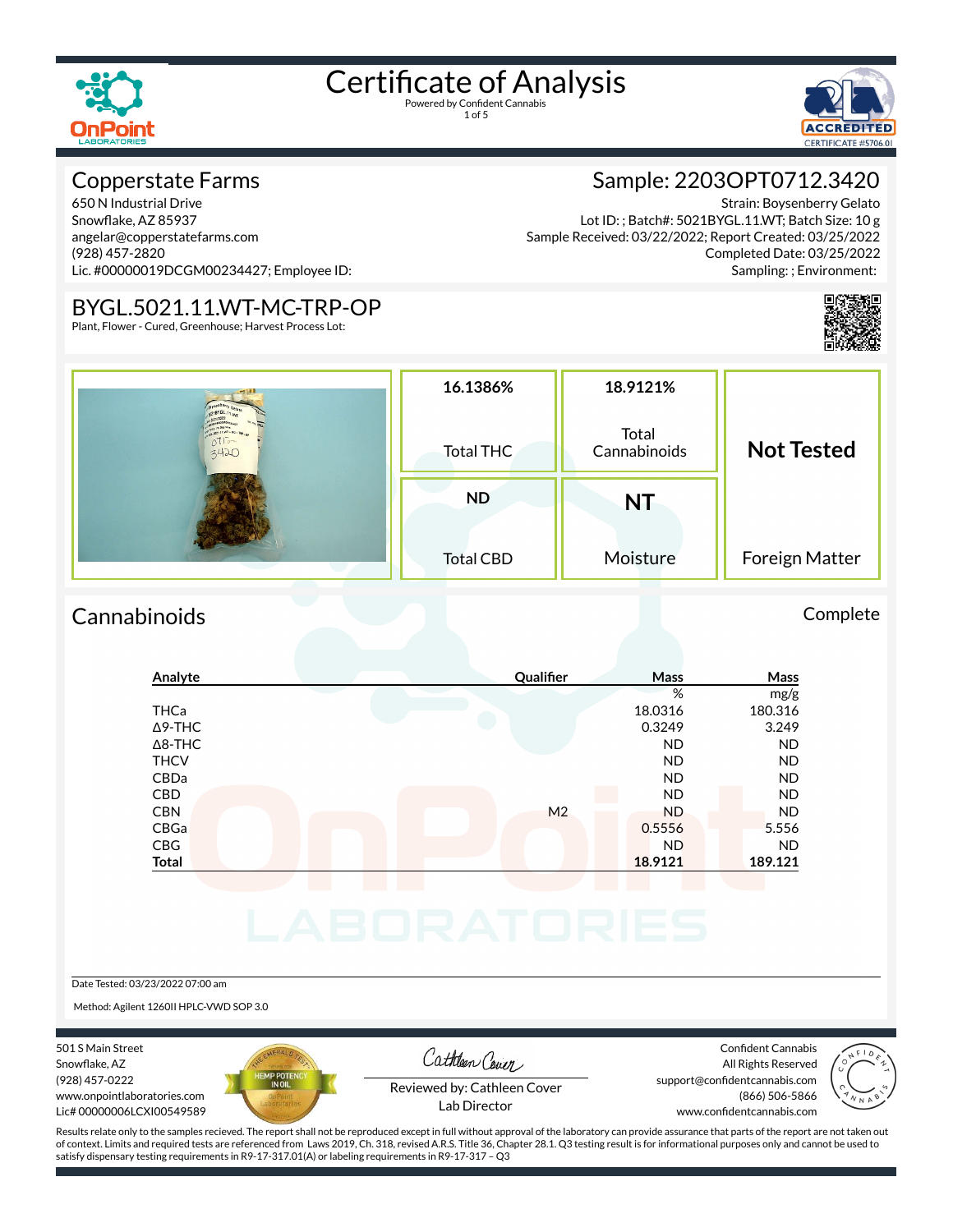



#### Copperstate Farms

650 N Industrial Drive Snowflake, AZ 85937 angelar@copperstatefarms.com (928) 457-2820 Lic. #00000019DCGM00234427; Employee ID:

#### BYGL.5021.11.WT-MC-TRP-OP

Plant, Flower - Cured, Greenhouse; Harvest Process Lot:

#### **Terpenes**

| Analyte                | Qualifier | LOO    | Limit | Mass                                      | <b>Status</b> |
|------------------------|-----------|--------|-------|-------------------------------------------|---------------|
|                        |           | %      | %     | %                                         |               |
| <b>B-Myrcene</b>       |           | 0.0400 |       | 0.2313                                    | Tested        |
| <b>B-Caryophyllene</b> |           | 0.0400 |       | 0.0896                                    | Tested        |
| $\alpha$ -Cedrene      |           | 0.0400 |       | 0.0782                                    | <b>Tested</b> |
| Guaiol                 |           | 0.0400 |       | 0.0590                                    | Tested        |
| δ-Limonene             |           | 0.0400 |       | 0.0471                                    | <b>Tested</b> |
| 1,4-Cineole            |           | 0.0400 |       | <b>ND</b>                                 | <b>Tested</b> |
| 3-Carene               |           | 0.0400 |       | <b>ND</b>                                 | Tested        |
| $\alpha$ -Bisabolol    |           | 0.0400 |       | <b>ND</b>                                 | <b>Tested</b> |
| $\alpha$ -Humulene     |           | 0.0400 |       | <loq< td=""><td><b>Tested</b></td></loq<> | <b>Tested</b> |
| $\alpha$ -Phellandrene |           | 0.0400 |       | <b>ND</b>                                 | Tested        |
| $\alpha$ -Pinene       |           | 0.0400 |       | <b>ND</b>                                 | Tested        |
| $\alpha$ -Terpinene    |           | 0.0400 |       | <b>ND</b>                                 | Tested        |
| $\alpha$ -Terpineol    |           | 0.0400 |       | <loo< td=""><td>Tested</td></loo<>        | Tested        |
| <b>B-Pinene</b>        |           | 0.0400 |       | <loq< td=""><td>Tested</td></loq<>        | Tested        |
| Borneol                |           | 0.0400 |       | <b>ND</b>                                 | Tested        |
| Camphene               |           | 0.0400 |       | <b>ND</b>                                 | Tested        |
| Camphor                |           | 0.0400 |       | <b>ND</b>                                 | <b>Tested</b> |
| Caryophyllene Oxide    |           | 0.0400 |       | <b>ND</b>                                 | <b>Tested</b> |
| Cedrol                 |           | 0.0400 |       | <b>ND</b>                                 | Tested        |
| cis-Nerolidol          |           | 0.0400 |       | <b>ND</b>                                 | Tested        |
| cis-Ocimene            |           | 0.0400 |       | <b>ND</b>                                 | <b>Tested</b> |
| Endo-Fenchyl Alcohol   |           | 0.0400 |       | <loq< td=""><td>Tested</td></loq<>        | Tested        |
| Eucalyptol             |           | 0.0400 |       | <b>ND</b>                                 | Tested        |
| Farnesene              |           | 0.0400 |       | <b>ND</b>                                 | <b>Tested</b> |
| Fenchone               |           | 0.0400 |       | <b>ND</b>                                 | Tested        |
| y-Terpinene            |           | 0.0400 |       | <b>ND</b>                                 | <b>Tested</b> |
| y-Terpineol            |           | 0.0400 |       | <b>ND</b>                                 | Tested        |
| Geraniol               |           | 0.0400 |       | <b>ND</b>                                 | <b>Tested</b> |
| <b>Geranyl Acetate</b> |           | 0.0400 |       | <b>ND</b>                                 | <b>Tested</b> |
| Isoborneol             |           | 0.0400 |       | <b>ND</b>                                 | <b>Tested</b> |
| Isopulegol             |           | 0.0400 |       | <b>ND</b>                                 | Tested        |
| Linalool               |           | 0.0400 |       | <b>ND</b>                                 | <b>Tested</b> |
| Menthol                |           | 0.0400 |       | <b>ND</b>                                 | <b>Tested</b> |
| Nerol                  |           | 0.0400 |       | <b>ND</b>                                 | <b>Tested</b> |
| Ocimene                |           | 0.0400 |       | <b>ND</b>                                 | <b>Tested</b> |
| Pulegone               |           | 0.0400 |       | <b>ND</b>                                 | <b>Tested</b> |
| Sabinene               |           | 0.0400 |       | <b>ND</b>                                 | <b>Tested</b> |
|                        |           | 0.0400 |       | <b>ND</b>                                 | <b>Tested</b> |
| Sabinene Hydrate       |           | 0.0400 |       | <b>ND</b>                                 | <b>Tested</b> |
| Terpinolene            |           | 0.0400 |       | <b>ND</b>                                 |               |
| Valencene              |           |        |       |                                           | <b>Tested</b> |

# Primary Aromas

Strain: Boysenberry Gelato

Completed Date: 03/25/2022 Sampling: ; Environment:

Sample: 2203OPT0712.3420

Lot ID: ; Batch#: 5021BYGL.11.WT; Batch Size: 10 g

Sample Received: 03/22/2022; Report Created: 03/25/2022



#### Date Tested: 03/23/2022 12:00 am

Method: Agilent Intuvo 9000 gas chromatography direct injection

501 S Main Street

Snowflake, AZ (928) 457-0222 www.onpointlaboratories.com Lic# 00000006LCXI00549589 Cathleen Cover

Confident Cannabis All Rights Reserved support@confidentcannabis.com (866) 506-5866



Reviewed by: Cathleen Cover Lab Director

Results relate only to the samples recieved. The report shall not be reproduced except in full without approval of the laboratory can provide assurance that parts of the report are not taken out of context. Limits and required tests are referenced from Laws 2019, Ch. 318, revised A.R.S. Title 36, Chapter 28.1. Q3 testing result is for informational purposes only and cannot be used to satisfy dispensary testing requirements in R9-17-317.01(A) or labeling requirements in R9-17-317 – Q3

www.confidentcannabis.com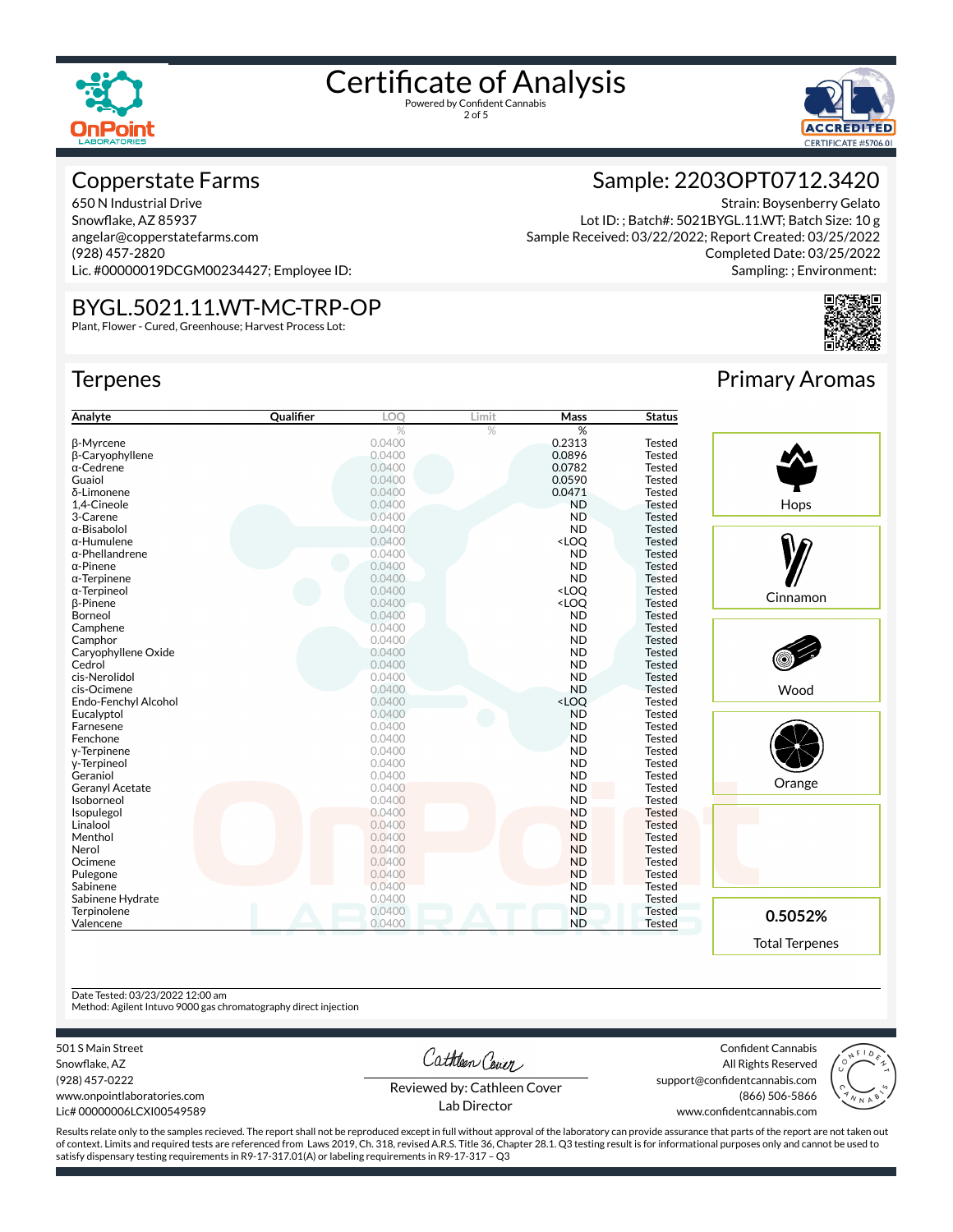

3 of 5



#### Copperstate Farms

650 N Industrial Drive Snowflake, AZ 85937 angelar@copperstatefarms.com (928) 457-2820 Lic. #00000019DCGM00234427; Employee ID:

#### BYGL.5021.11.WT-MC-TRP-OP

Plant, Flower - Cured, Greenhouse; Harvest Process Lot:

#### Microbials Pass



Strain: Boysenberry Gelato

Sample: 2203OPT0712.3420

Lot ID: ; Batch#: 5021BYGL.11.WT; Batch Size: 10 g

Sample Received: 03/22/2022; Report Created: 03/25/2022



### **Analyte Cualifier Limit Status Cualifier Limit Units Status** CFU/g CFU/g Aspergillus **Aspergillus Notifically Aspergillus Notifically** *Notifically Notifically Aspergillus* **<b>ND** Pass E. Coli 100.0000 ND Pass **Salmonella** Not Detected in 1g **ND** Pass Date Tested: 03/22/2022 12:00 am Method: BioRad qPCR 501 S Main Street Confident Cannabis Cathleen Cover Snowflake, AZ All Rights Reserved (928) 457-0222 support@confidentcannabis.com Reviewed by: Cathleen Cover www.onpointlaboratories.com (866) 506-5866 Lab DirectorLic# 00000006LCXI00549589 www.confidentcannabis.com

Results relate only to the samples recieved. The report shall not be reproduced except in full without approval of the laboratory can provide assurance that parts of the report are not taken out of context. Limits and required tests are referenced from Laws 2019, Ch. 318, revised A.R.S. Title 36, Chapter 28.1. Q3 testing result is for informational purposes only and cannot be used to satisfy dispensary testing requirements in R9-17-317.01(A) or labeling requirements in R9-17-317 – Q3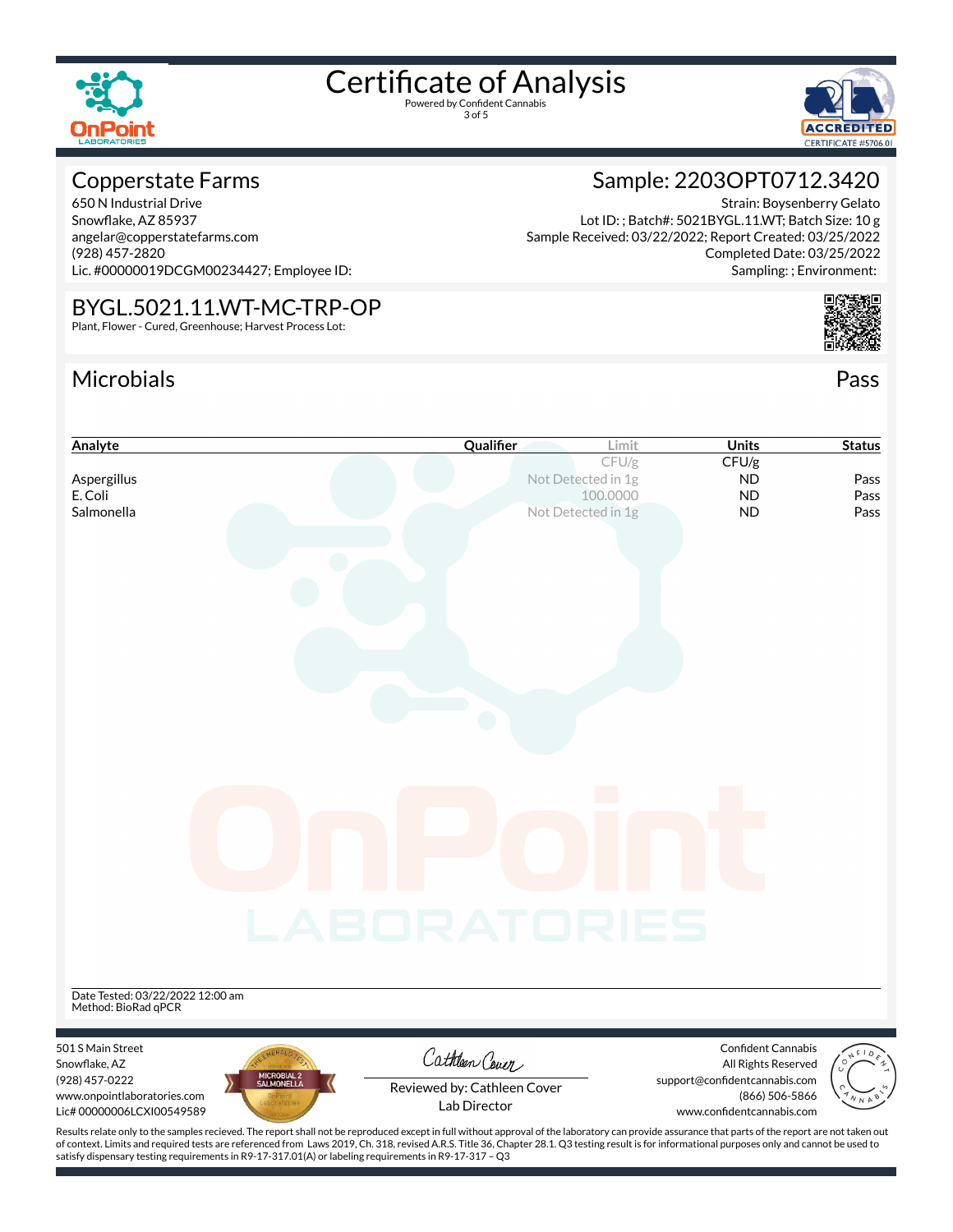

4 of 5



Strain: Boysenberry Gelato

Completed Date: 03/25/2022

Sample: 2203OPT0712.3420

Lot ID: ; Batch#: 5021BYGL.11.WT; Batch Size: 10 g

Sample Received: 03/22/2022; Report Created: 03/25/2022

#### Copperstate Farms

650 N Industrial Drive Snowflake, AZ 85937 angelar@copperstatefarms.com (928) 457-2820 Lic. #00000019DCGM00234427; Employee ID:

#### BYGL.5021.11.WT-MC-TRP-OP

Plant, Flower - Cured, Greenhouse; Harvest Process Lot:

#### Heavy Metals **Pass**



|                                  | Analyte                                                                                                                                                                                      | Qualifier           | Mass                                                                                                             | LOQ              | Limit              | <b>Status</b>                 |
|----------------------------------|----------------------------------------------------------------------------------------------------------------------------------------------------------------------------------------------|---------------------|------------------------------------------------------------------------------------------------------------------|------------------|--------------------|-------------------------------|
|                                  |                                                                                                                                                                                              |                     | PPB                                                                                                              | PPB              | PPB                |                               |
|                                  | Arsenic                                                                                                                                                                                      | L1R1                | <loq< td=""><td>200.00</td><td>400.00</td><td>Pass</td></loq<>                                                   | 200.00           | 400.00             | Pass                          |
|                                  | Cadmium                                                                                                                                                                                      | L1R1                | <loq< td=""><td>200.00</td><td>400.00</td><td>Pass</td></loq<>                                                   | 200.00           | 400.00             | Pass                          |
|                                  | Lead                                                                                                                                                                                         | <b>L1R1</b><br>L1R1 | <loq<br><loq< td=""><td>500.00<br/>600.00</td><td>1000.00<br/>1200.00</td><td>Pass<br/>Pass</td></loq<></loq<br> | 500.00<br>600.00 | 1000.00<br>1200.00 | Pass<br>Pass                  |
|                                  | Mercury                                                                                                                                                                                      |                     |                                                                                                                  |                  |                    |                               |
|                                  |                                                                                                                                                                                              |                     |                                                                                                                  |                  |                    |                               |
|                                  |                                                                                                                                                                                              |                     |                                                                                                                  |                  |                    |                               |
|                                  |                                                                                                                                                                                              |                     |                                                                                                                  |                  |                    |                               |
|                                  |                                                                                                                                                                                              |                     |                                                                                                                  |                  |                    |                               |
|                                  |                                                                                                                                                                                              |                     |                                                                                                                  |                  |                    |                               |
|                                  |                                                                                                                                                                                              |                     |                                                                                                                  |                  |                    |                               |
|                                  |                                                                                                                                                                                              |                     |                                                                                                                  |                  |                    |                               |
|                                  |                                                                                                                                                                                              |                     |                                                                                                                  |                  |                    |                               |
|                                  |                                                                                                                                                                                              |                     |                                                                                                                  |                  |                    |                               |
|                                  |                                                                                                                                                                                              |                     |                                                                                                                  |                  |                    |                               |
|                                  |                                                                                                                                                                                              |                     |                                                                                                                  |                  |                    |                               |
|                                  |                                                                                                                                                                                              |                     |                                                                                                                  |                  |                    |                               |
|                                  |                                                                                                                                                                                              |                     |                                                                                                                  |                  |                    |                               |
|                                  |                                                                                                                                                                                              |                     |                                                                                                                  |                  |                    |                               |
|                                  |                                                                                                                                                                                              |                     |                                                                                                                  |                  |                    |                               |
|                                  |                                                                                                                                                                                              |                     |                                                                                                                  |                  |                    |                               |
|                                  |                                                                                                                                                                                              |                     |                                                                                                                  |                  |                    |                               |
|                                  |                                                                                                                                                                                              |                     |                                                                                                                  |                  |                    |                               |
|                                  |                                                                                                                                                                                              |                     |                                                                                                                  |                  |                    |                               |
|                                  |                                                                                                                                                                                              |                     |                                                                                                                  |                  |                    |                               |
|                                  |                                                                                                                                                                                              |                     |                                                                                                                  |                  |                    |                               |
|                                  |                                                                                                                                                                                              | LABORATORIES        |                                                                                                                  |                  |                    |                               |
|                                  |                                                                                                                                                                                              |                     |                                                                                                                  |                  |                    |                               |
|                                  |                                                                                                                                                                                              |                     |                                                                                                                  |                  |                    |                               |
| Date Tested: 03/23/2022 12:00 am |                                                                                                                                                                                              |                     |                                                                                                                  |                  |                    |                               |
| Method: Agilent 7800 ICP MS      |                                                                                                                                                                                              |                     |                                                                                                                  |                  |                    |                               |
|                                  |                                                                                                                                                                                              |                     |                                                                                                                  |                  |                    |                               |
| 501 S Main Street                |                                                                                                                                                                                              |                     |                                                                                                                  |                  |                    | Confident Cannabis            |
| Snowflake, AZ                    |                                                                                                                                                                                              |                     | Cathleen Cover                                                                                                   |                  |                    | CONF<br>All Rights Reserved   |
| (928) 457-0222                   | HEAVY METALS<br>IN HEMP OIL                                                                                                                                                                  |                     |                                                                                                                  |                  |                    | support@confidentcannabis.com |
| www.onpointlaboratories.com      |                                                                                                                                                                                              |                     | Reviewed by: Cathleen Cover                                                                                      |                  |                    | (866) 506-5866                |
| Lic# 00000006LCXI00549589        |                                                                                                                                                                                              |                     | Lab Director                                                                                                     |                  |                    | www.confidentcannabis.com     |
|                                  | Results relate only to the samples recieved. The report shall not be reproduced except in full without approval of the laboratory can provide assurance that parts of the report are not tak |                     |                                                                                                                  |                  |                    |                               |

 $\begin{array}{c}\n\begin{array}{c}\n\cdot \\
\cdot \\
\cdot \\
\cdot \\
\cdot \\
\cdot\n\end{array} \\
\hline\n\begin{array}{c}\n\cdot \\
\cdot \\
\cdot \\
\cdot \\
\cdot \\
\cdot\n\end{array}\n\end{array}$ 

Results relate only to the samples recieved. The report shall not be reproduced except in full without approval of the laboratory can provide assurance that parts of the report are not taken out of context. Limits and required tests are referenced from Laws 2019, Ch. 318, revised A.R.S. Title 36, Chapter 28.1. Q3 testing result is for informational purposes only and cannot be used to satisfy dispensary testing requirements in R9-17-317.01(A) or labeling requirements in R9-17-317 – Q3